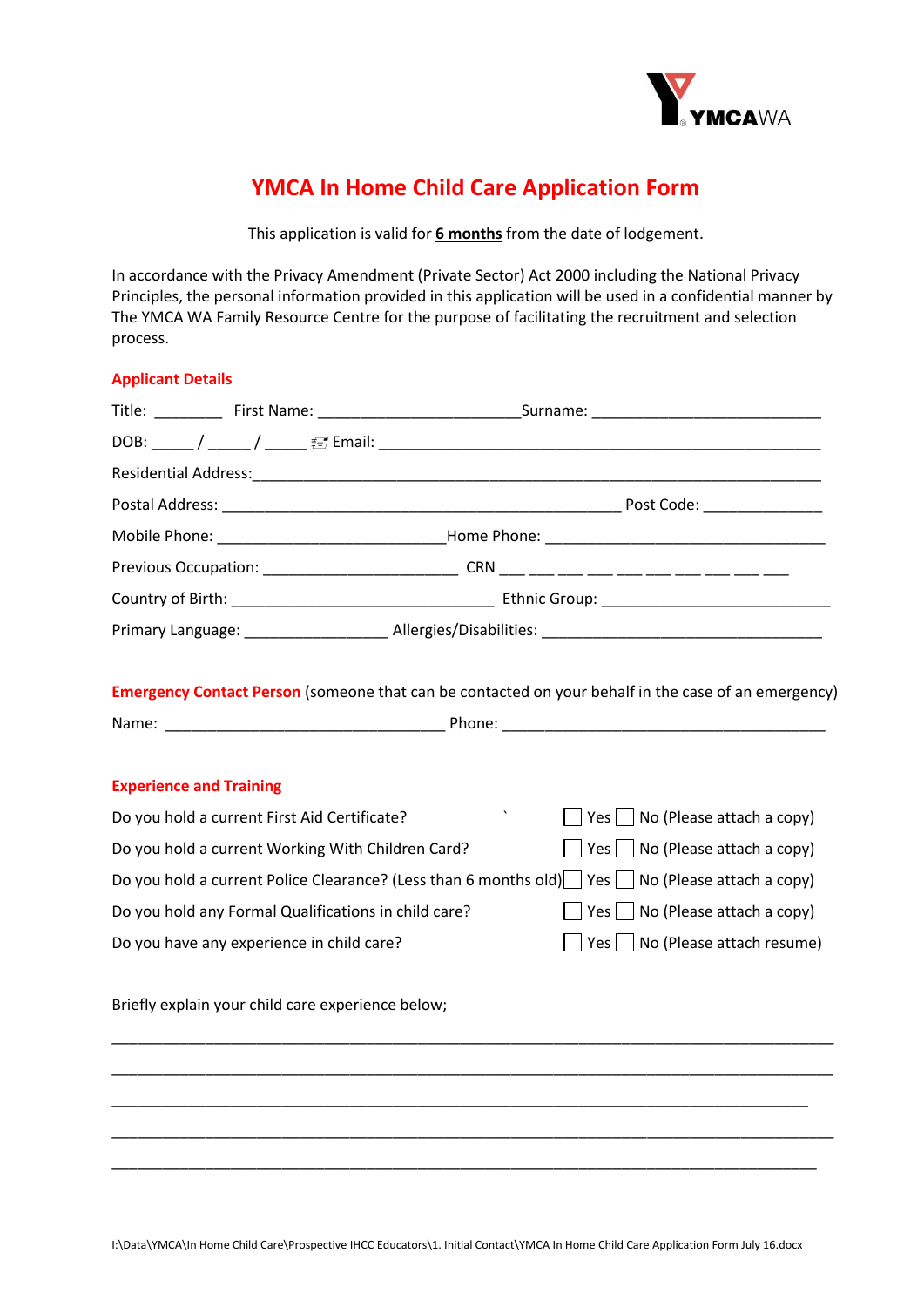

## **Other skills and interests:**

| <b>Health</b><br>Please specify any pre-existing medical conditions or injuries that may be relevant to your role as an<br>Educator. A medical will be required prior to commencement. An information sheet for your medical<br>practitioner will be provided if you are successful.                                                                                                                     |
|----------------------------------------------------------------------------------------------------------------------------------------------------------------------------------------------------------------------------------------------------------------------------------------------------------------------------------------------------------------------------------------------------------|
| Are you a smoker? $\Box$ Yes $\Box$ No<br>Are you on any medication? $\Box$ Yes $\Box$ No If yes please give details of any medication;                                                                                                                                                                                                                                                                  |
| <b>Transport Information</b><br>To transport children please complete the following;                                                                                                                                                                                                                                                                                                                     |
|                                                                                                                                                                                                                                                                                                                                                                                                          |
| Vehicle Registration: _________________________Make and Model of your car: _________________________<br>I am prepared to purchase new child car restraints for my car;<br>  Yes<br>   No                                                                                                                                                                                                                 |
| <b>Children with Disabilities</b><br>Have you worked with children with disabilities? $\vert \ \vert$ Yes<br>l INo<br>Would you consider working with children who have disabilities? $\Box$ Yes<br>No<br>Comments <b>Comments Comments Comments Comments Comments Comments Comments Comments Comments Comments Comments Comments Comments Comments Comments Comments Comments Comments Comments Com</b> |
| <b>Employer Investigations</b>                                                                                                                                                                                                                                                                                                                                                                           |
| Have you ever been subject of an employer investigation or been charged with a criminal offence involving                                                                                                                                                                                                                                                                                                |
| children, violence, drug dealing or dishonesty?<br>No<br>Yes                                                                                                                                                                                                                                                                                                                                             |
| This question will be asked when speaking to your referees?                                                                                                                                                                                                                                                                                                                                              |
| Please comment on any previous investigations:                                                                                                                                                                                                                                                                                                                                                           |
| Have you ever worked for the YMCA previously?<br>Yes<br>No                                                                                                                                                                                                                                                                                                                                               |

\_\_\_\_\_\_\_\_\_\_\_\_\_\_\_\_\_\_\_\_\_\_\_\_\_\_\_\_\_\_\_\_\_\_\_\_\_\_\_\_\_\_\_\_\_\_\_\_\_\_\_\_\_\_\_\_\_\_\_\_\_\_\_\_\_\_\_\_\_\_\_\_\_\_\_\_\_\_\_\_\_\_\_\_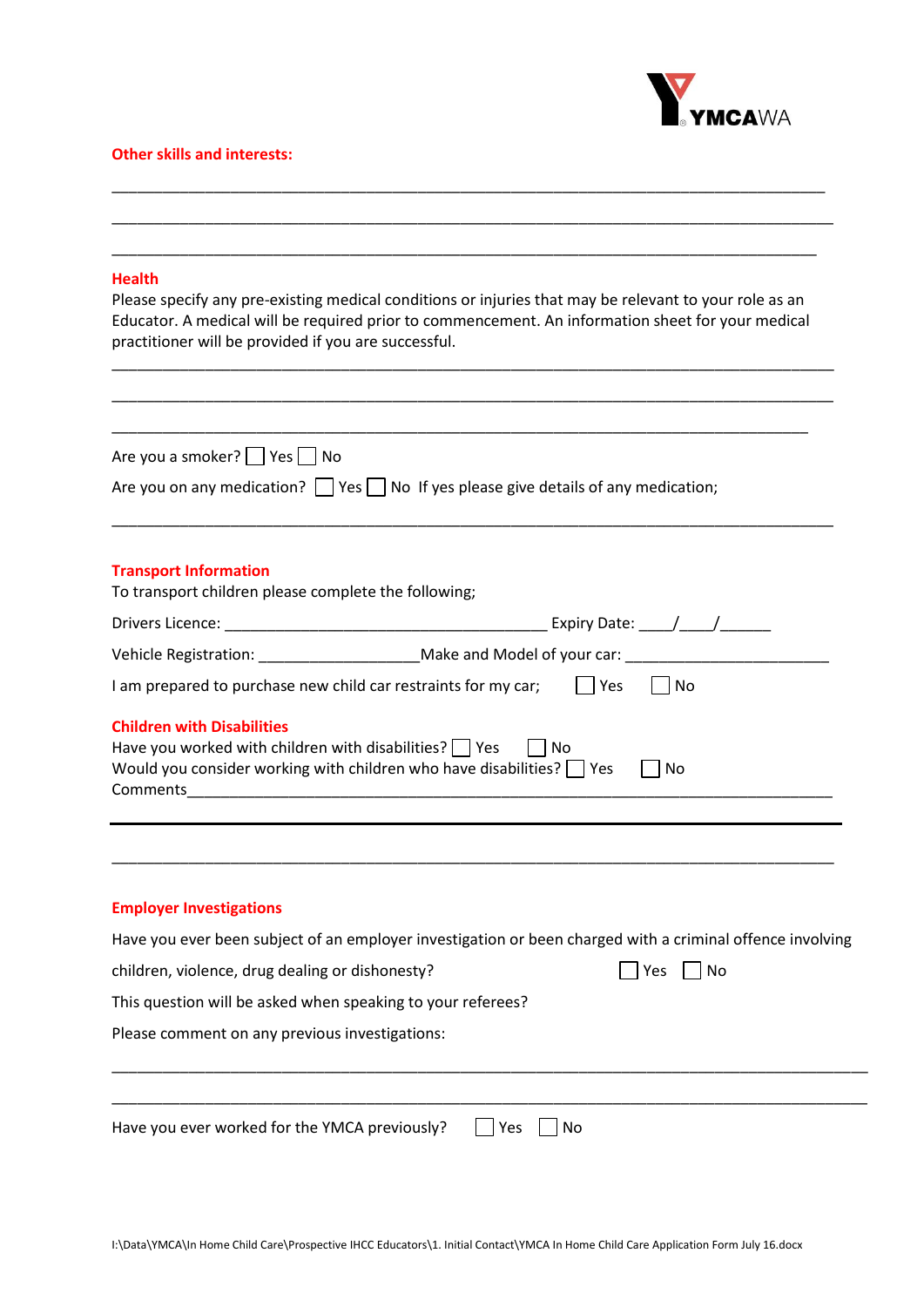

## **Please Complete Your Work History (***or attach Resume)*

| From Month & Year | .<br>To Month & Year | Name Of Employer | Type Of Organisation | <b>Position Held</b> |
|-------------------|----------------------|------------------|----------------------|----------------------|
|                   |                      |                  |                      |                      |
|                   |                      |                  |                      |                      |
|                   |                      |                  |                      |                      |
|                   |                      |                  |                      |                      |
|                   |                      |                  |                      |                      |
|                   |                      |                  |                      |                      |
|                   |                      |                  |                      |                      |
|                   |                      |                  |                      |                      |
|                   |                      |                  |                      |                      |
|                   |                      |                  |                      |                      |
|                   |                      |                  |                      |                      |
|                   |                      |                  |                      |                      |
|                   |                      |                  |                      |                      |
|                   |                      |                  |                      |                      |
|                   |                      |                  |                      |                      |
|                   |                      |                  |                      |                      |
|                   |                      |                  |                      |                      |
|                   |                      |                  |                      |                      |
|                   |                      |                  |                      |                      |
|                   |                      |                  |                      |                      |
|                   |                      |                  |                      |                      |

#### **What is your Highest Child Care Qualification?**

### **How did you find out about our Service?**

#### **Families**

Do you have any families in mind that you wish to work for? All families need to be registered with the YMCA Family Resource Centre, please write their name and postal address if you would like us to send them an application form;

\_\_\_\_\_\_\_\_\_\_\_\_\_\_\_\_\_\_\_\_\_\_\_\_\_\_\_\_\_\_\_\_\_\_\_\_\_\_\_\_\_\_\_\_\_\_\_\_\_\_\_\_\_\_\_\_\_\_\_\_\_\_\_\_\_\_\_\_\_\_\_\_\_\_\_\_\_\_\_\_\_\_\_

\_\_\_\_\_\_\_\_\_\_\_\_\_\_\_\_\_\_\_\_\_\_\_\_\_\_\_\_\_\_\_\_\_\_\_\_\_\_\_\_\_\_\_\_\_\_\_\_\_\_\_\_\_\_\_\_\_\_\_\_\_\_\_\_\_\_\_\_\_\_\_\_\_\_\_\_\_\_\_\_\_\_\_

#### **Referees**

Please nominate three referees. These referees must **no**t be family members or close friends. Please let your referees know that you have nominated them and to expect a call from a YMCA In Home Child Care staff person.

**Referee 1** – the person that was your most recent employer in a paid capacity

| Name:<br><u> 1989 - Johann John Stoff, deutscher Stoffen und der Stoffen und der Stoffen und der Stoffen und der Stoffen u</u> |     |
|--------------------------------------------------------------------------------------------------------------------------------|-----|
| Relationship to you:                                                                                                           |     |
| Address:                                                                                                                       |     |
| Telephone (H)                                                                                                                  | (M) |